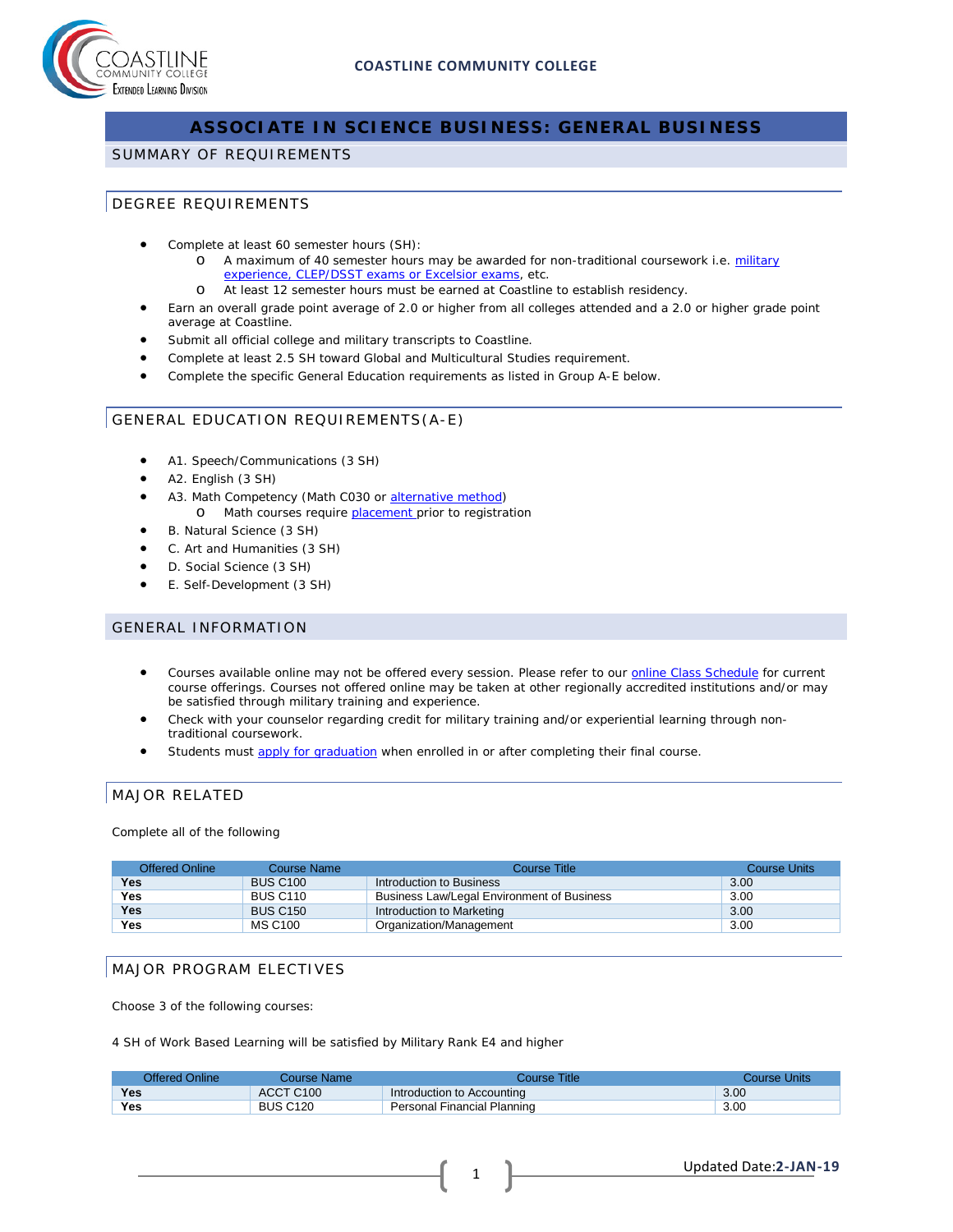

## **COASTLINE COMMUNITY COLLEGE**

| <b>Offered Online</b> | <b>Course Name</b>         | <b>Course Title</b>                        | <b>Course Units</b> |
|-----------------------|----------------------------|--------------------------------------------|---------------------|
| <b>Yes</b>            | <b>BUS C222</b>            | <b>Small Business Operation &amp; Mgmt</b> | 3.00                |
| No                    | <b>BUS C284</b>            | Work-Based Learning                        | 3.00                |
| <b>Yes</b>            | <b>CIS C<sub>100</sub></b> | Intro to Business Information System       | 3.00                |
| <b>Yes</b>            | CIS C <sub>111</sub>       | Introduction to Info. Systems & Program    | 3.00                |
| <b>Yes</b>            | <b>MS C104</b>             | Human Resource Management                  | 3.00                |
| Yes                   | PHIL C115                  | Logic and Critical Thinking                | 3.00                |
| <b>Yes</b>            | <b>PHIL C120</b>           | <b>Ethics</b>                              | 3.00                |

## A1. COMMUNICATIONS

3 semester hours required

MCOM C100 and CMST C150 may not be used to satisfy more than one general education requirement.

| Offered Online | Course Name           | Course Title:                      | Course Units |
|----------------|-----------------------|------------------------------------|--------------|
| <b>No</b>      | CMST C110             | <b>Public Speaking</b>             | 3.00         |
| Yes            | CMST C <sub>150</sub> | Intercultural Communication        | 3.00         |
| <b>Yes</b>     | MCOM C <sub>100</sub> | Introduction to Mass Communication | 3.00         |

#### A2. ENGLISH COMPETENCY

#### 3 semester hours required

Students transferring to a 4-year institution should take ENGL C100

|            | Offered Online | Course Name | Course Title            | Course Units |
|------------|----------------|-------------|-------------------------|--------------|
| Yes        |                | ENGL C100   | Freshman Composition    | 3.00         |
| No         |                | ENGL C109   | Essay Writing           | 3.00         |
| <b>Yes</b> |                | ENGL C135   | <b>Business Writing</b> | 3.00         |

## A3. MATH COMPETENCY

Required

Satisfied by completion of MATH C030, C045, C100, C115, C120, C160, C170, C180 or C185 (or equivalent course at any regionally accredited institution) with a grade of 'C' or better OR submit eligible placement results into MATH C100 OR completion of two years of high school algebra with a grade of 'C' or better OR passing the ASSET exam: Intermediate Algebra score of 35 or higher OR via Multiple Measure Assessment Project. More information on the Multiple Measure Assessment Project can be found on our [placement webpage.](http://military.coastline.edu/active-duty/page.cfm?LinkID=1446)

|            | <b>Offered Online</b> | <b>Course Name</b> | <b>Course Title</b>  | <b>Course Units</b> |
|------------|-----------------------|--------------------|----------------------|---------------------|
| <b>Yes</b> |                       | MATH C030          | Intermediate Algebra | 4.00                |
| Yes        |                       | MATH C100          | Liberal Arts Math    | 3.00                |
| <b>Yes</b> |                       | MATH C115          | College Algebra      | 4.00                |
| <b>Yes</b> |                       | MATH C120          | Trigonometry         | 3.00                |
| <b>Yes</b> |                       | MATH C160          | Intro to Statistics  | 4.00                |
| Yes        |                       | MATH C180          | Calculus 1           | 5.00                |
| <b>Yes</b> |                       | MATH C185          | Calculus 2           | 5.00                |

# B1. PHYSICAL SCIENCE

3 semester hours required from B1 or B2

|            | <b>Offered Online</b> | Course Name | Course Title              | <b>Course Units</b> |
|------------|-----------------------|-------------|---------------------------|---------------------|
| Yes        |                       | ASTR C100   | Introduction to Astronomy | 3.00                |
| Yes        |                       | CHEM C100   | Chemistry and Living      | 3.00                |
| <b>Yes</b> |                       | CHEM C110   | Intro to Chemistry        | 5.00                |
| Yes        |                       | GEOL C105   | General Geology           | 3.00                |
| <b>Yes</b> |                       | GEOL C105L  | Geology Lab               | 1.00                |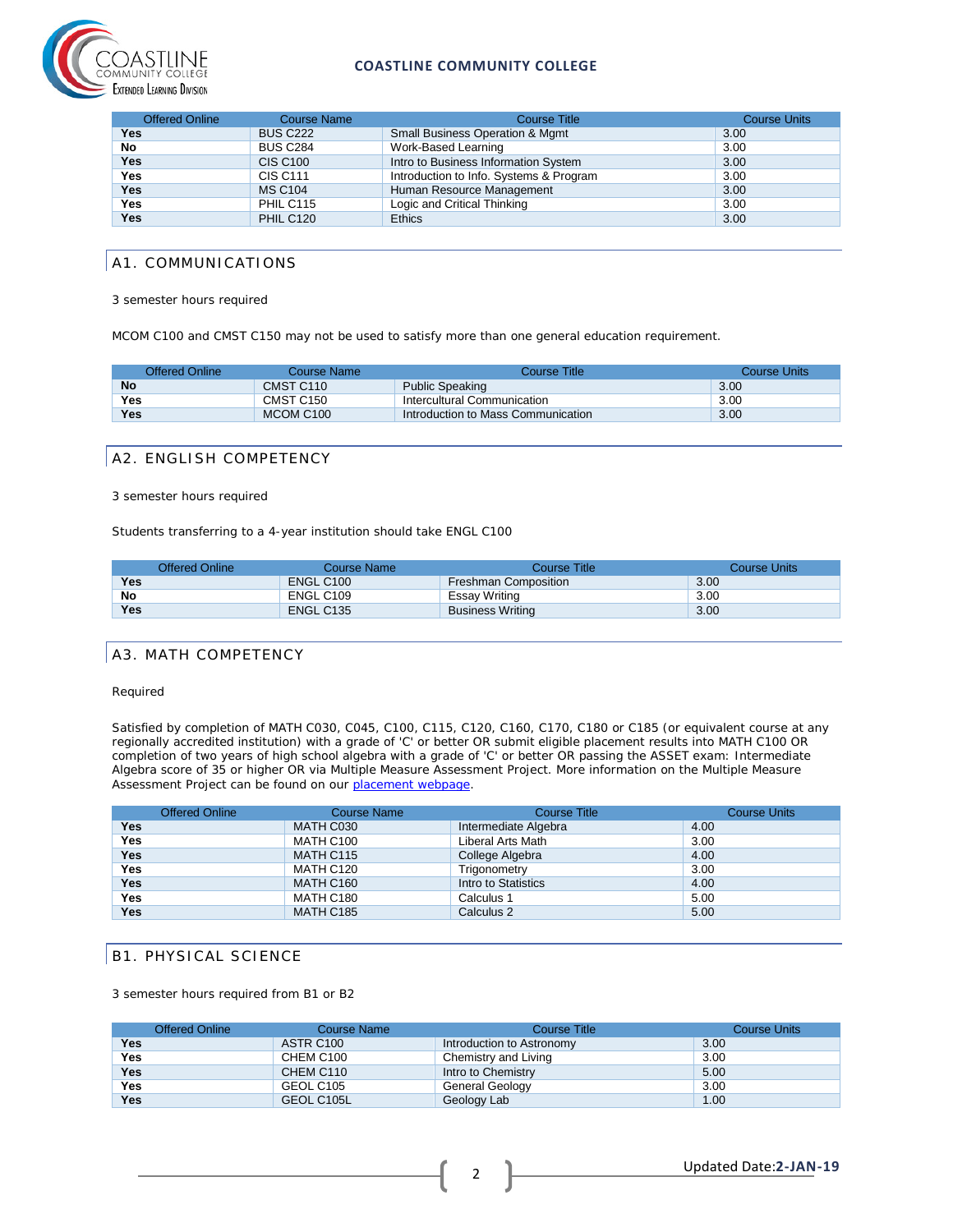

## **COASTLINE COMMUNITY COLLEGE**

|     | Offered Online | Course Name           | Course Title <sup>-</sup> | <b>Course Units</b> |
|-----|----------------|-----------------------|---------------------------|---------------------|
| Yes |                | PHYS C <sub>110</sub> | Intro to Physics          | 3.00                |
| Yes |                | PHYS C110L            | Conceptual Physics Lab    | 1.00                |

# B2. LIFE SCIENCE

3 semester hours required from B1 or B2

| <b>Offered Online</b> | <b>Course Name</b> | <b>Course Title</b>                         | <b>Course Units</b> |
|-----------------------|--------------------|---------------------------------------------|---------------------|
| Yes                   | <b>BIOL C100</b>   | Introduction to Biology                     | 3.00                |
| <b>Yes</b>            | BIOL C100C         | Intro to Biology Lecture/Lab                | 4.00                |
| <b>Yes</b>            | <b>BIOL C100L</b>  | Introduction to Biology Lab                 | 1.00                |
| Yes                   | <b>BIOL C102</b>   | Intro to Concepts of Anatomy and Physiology | 3.00                |
| <b>Yes</b>            | <b>BIOL C120</b>   | Biology of Aging                            | 3.00                |
| <b>Yes</b>            | BIOL C221          | Anatomy/Physiology                          | 4.00                |
| <b>Yes</b>            | ECOL C100          | Human Ecology                               | 3.00                |
| Yes                   | MRSC C100          | Intro Marine Science                        | 3.00                |

# C1. ARTS

3 semester hours required from C1 Arts or C2 Humanities

| <b>Offered Online</b> | Course Name     | Course Title                      | Course Units |
|-----------------------|-----------------|-----------------------------------|--------------|
| Yes                   | <b>ART C100</b> | History & Appreciation of Art 1   | 3.00         |
| <b>Yes</b>            | ART C105        | Introduction to Art               | 3.00         |
| <b>Yes</b>            | <b>MUS C100</b> | History and Appreciation of Music | 3.00         |
| Yes                   | <b>MUS C139</b> | History of Rock Music             | 3.00         |

# C2. HUMANITIES

3 semester hours required from C1 Arts or C2 Humanities

| <b>Offered Online</b> | <b>Course Name</b> | <b>Course Title</b>                    | <b>Course Units</b> |
|-----------------------|--------------------|----------------------------------------|---------------------|
| <b>Yes</b>            | ENGL C102          | <b>Critical Reasoning</b>              | 3.00                |
| Yes                   | ENGL C143          | <b>Children's Literature</b>           | 3.00                |
| <b>Yes</b>            | ENGL C145          | American Literature: Short Story       | 3.00                |
| Yes                   | <b>HIST C125</b>   | Modern Iraqi History & Culture         | 3.00                |
| <b>Yes</b>            | <b>HIST C161</b>   | World History to 1500                  | 3.00                |
| Yes                   | <b>HIST C162</b>   | World History From 1500                | 3.00                |
| <b>Yes</b>            | <b>HIST C170</b>   | U.S. History to 1876                   | 3.00                |
| Yes                   | HIST C175          | U.S. History Since 1876                | 3.00                |
| <b>Yes</b>            | <b>HIST C180</b>   | Western Civilization to 1550           | 3.00                |
| <b>Yes</b>            | <b>HIST C185</b>   | Western Civilization Since 1550        | 3.00                |
| <b>Yes</b>            | <b>HUM C110</b>    | Humanities through the Arts            | 3.00                |
| <b>Yes</b>            | <b>HUM C135</b>    | History and Appreciation of the Cinema | 3.00                |
| <b>Yes</b>            | <b>PHIL C100</b>   | Introduction to Philosophy             | 3.00                |
| <b>Yes</b>            | PHIL C115          | Logic and Critical Thinking            | 3.00                |
| <b>Yes</b>            | <b>PHIL C120</b>   | <b>Ethics</b>                          | 3.00                |
| <b>Yes</b>            | SPAN C180A         | Elem Spanish 1A                        | 2.50                |
| <b>Yes</b>            | SPAN C180B         | Elem Spanish 1B                        | 2.50                |

# D. SOCIAL SCIENCES

3 semester hours required

| <b>Offered Online</b> | Course Name | Course Title                     | <b>Course Units</b> |
|-----------------------|-------------|----------------------------------|---------------------|
| Yes                   | ANTH C100   | Cultural Anthropology            | 3.00                |
| <b>Yes</b>            | ANTH C185   | Physical Anthropology            | 3.00                |
| <b>Yes</b>            | CJ C140     | Introduction to Criminal Justice | 3.00                |
| <b>Yes</b>            | CMST C150   | Intercultural Communication      | 3.00                |
| Yes                   | ECON C170   | Principles of Microeconomics     | 3.00                |